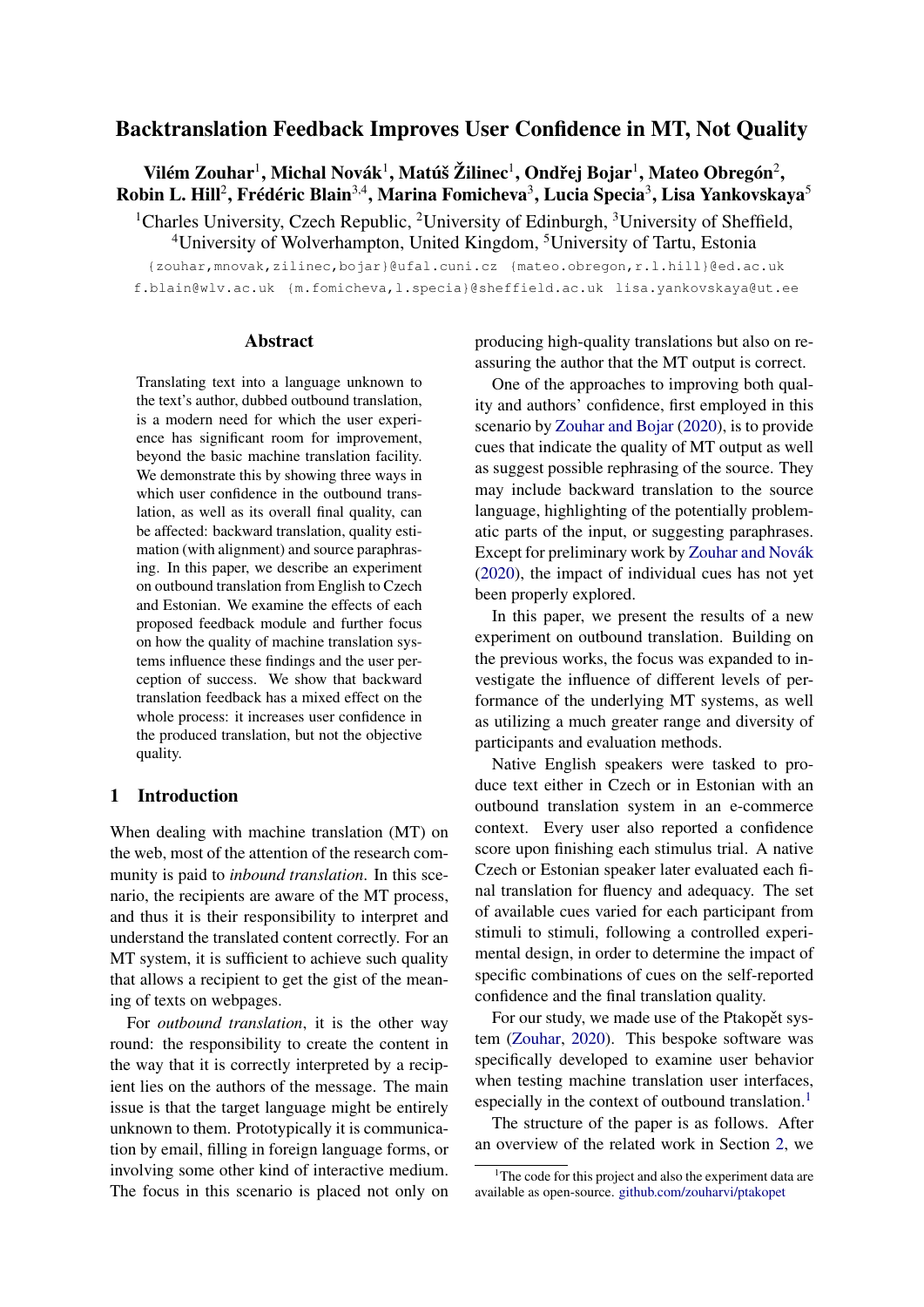<span id="page-1-2"></span>

Figure 1: Screenshot of the Ptakopět experiment interface with all modules enabled. Only the two white text areas on the right are editable. The first is the source (from which forward translation is made) and the second is the final output (from which backtranslation is shown). Editing the second text area was purely optional as it was a language unknown to the participant.

present the environment for the outbound translation we used for the experiment, including the MT systems and modules that provided cues to the users, in Section [3.](#page-1-1) Section [4](#page-4-0) describes the data that we collected during the experiment, and in Section [5](#page-4-1) we further analyze them to reveal and discuss various aspects of our approach to outbound translation. We conclude with the main findings in Section [6.](#page-8-0)

## <span id="page-1-0"></span>2 Related Work

Despite recent advances in neural machine translation (NMT) quality, resulting in output comparable to human professionals in specific settings [\(Hassan et al.,](#page-9-0) [2018;](#page-9-0) [Popel et al.,](#page-10-3) [2020\)](#page-10-3), it is far from reasonable to blindly believe that the output of MT systems is perfectly accurate. It should thus not be simply included in an email or another message without some means of verification. Feedback in this scenario is needed, which would tell users if the translation is correct and ideally even give instructions on how to improve it.

A related area of interactive machine translation (IMT) focuses mainly on either post-editor scenarios [\(Martínez-Gómez et al.,](#page-9-1) [2012;](#page-9-1) [Sanchis-Trilles](#page-10-4) [et al.,](#page-10-4) [2014;](#page-10-4) [Underwood et al.,](#page-10-5) [2014;](#page-10-5) [Alabau et al.,](#page-9-2) [2016\)](#page-9-2) or generally scenarios in which users are able to produce the translation themselves and the system only aims to speed it up or improve it [\(Santy et al.,](#page-10-6) [2019\)](#page-10-6).

Outbound translation differs from common IMT scenarios by the fact that the user does not speak the target language, and hence operates on the MT result only in a limited way.

The first work to deal with this task by [Zouhar](#page-10-0) [and Bojar](#page-10-0) [\(2020\)](#page-10-0) focused on working with Czech-German MT in context of asking and reformulating questions. A preliminary experiment on the effect of translation cues has been carried out by [Zouhar and Novák](#page-10-1) [\(2020\)](#page-10-1), but it was conducted on a much smaller scale both in terms of participants and annotators and with non-native speakers of English. This may have affected the results that differ in some aspects, especially in the usefulness of the word-level quality estimation.

# <span id="page-1-1"></span>3 Environment for Testing Outbound **Translation**

In order to test the effect of different cues, we utilized Ptakopět, a web-based tool for outbound translation. The tool provides machine translation together with cues in the form of backward translation, quality estimation and paraphrasing. These cues are intended to help the user arrive at a better translation and increase their confidence in the produced output. The tool is modular, allowing the modules for MT and cues to be either replaced with others or turned on and off.

By linking a collection of sample stimuli to the tool it can also be used to conduct experiments. Participants are asked to react to stimuli by formulating texts in a language known to them and producing and editing translations in a language they do not know. The set of cues they are pre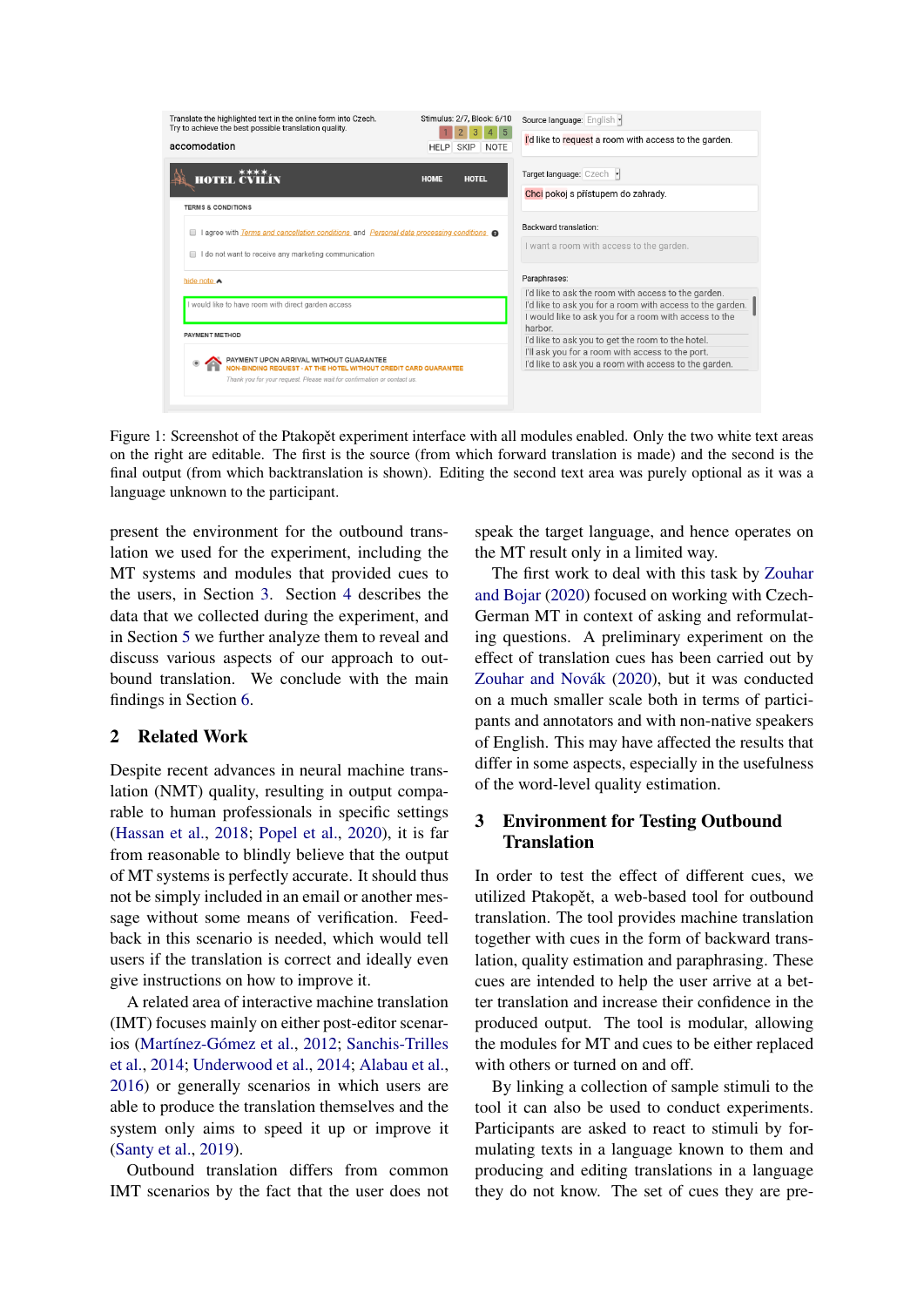sented with may vary. The users are also asked to report their confidence in the produced output.

In this experiment, each participant was presented with a sequence of scenes, interacting with the outbound translation system in each of them. Figure [1](#page-1-2) shows an example of a scene and user interaction. In the following sections, we describe the main components of the experiment.

## 3.1 Stimuli

We used screenshots of web forms (real-world examples from the e-commerce domain) as stimuli. Every screenshot displayed an excerpt of a web form containing a text field for open queries with a specific query already pre-filled and highlighted in a green rectangle. For example, Figure [1](#page-1-2) shows a form at hotel webpages with a pre-filled special request.

This query, or rather its message, is what should be translated. Apart from the query, the screenshot captured elements of the webpage that should make it easier and faster for the user to understand the intended message and its context. The stimuli are also accompanied by a short description of the website's domain (e.g. *accommodation*) above the screenshot for the same purpose.

The dataset consists of 70 screenshots and cor-responding pre-filled queries in English.<sup>[2](#page-2-0)</sup> It was selected from a collection of 462 such screenshots, collated by six annotators. $3$  The annotators were instructed to look for web forms with text boxes that could be filled with text which would require translation. We were not interested in fields such as names, addresses, numbers or pre-defined lists of values (e.g. countries). We emphasized that the collection should consist of a broad variety of domains, but the particular choice of domains and websites was up to the annotators.

#### 3.2 Modules

The set of available modules (backward translation BT, quality estimation QE, paraphrasing PP), as well as the choice of the MT system, was randomized for every user for every stimulus. We denote a specific cue configuration by the modules present, e.g. BT PP. Figure [1](#page-1-2) shows an example of modules' outputs, given a user's rephrasing of the query from the stimulus.

<span id="page-2-2"></span>

|                    | $X \leftarrow EN$ | $X \rightarrow EN$ |
|--------------------|-------------------|--------------------|
| Czech 1            | 19.57             | 25.04              |
| $C$ zech $2$       | 23.85             | 32.71              |
| Czech <sub>3</sub> | 26.00             | 33.11              |
| Estonian           | 25.85             | 31.61              |

Table 1: Performance of utilized MT systems in BLEU score evaluated on WMT18 test set; higher is better.

Machine Translation. We used three MT systems for Czech (differing in speed and training data size) and one for Estonian. All of the systems were trained in both directions: the forward systems translate from English, whereas the opposite direction is used as a backward translation cue. All the MT systems follow the Transformer model architecture [\(Vaswani et al.,](#page-10-7) [2017\)](#page-10-7) design, though student systems make use of the simplified simple recurrent unit and other modifications described in [Germann et al.](#page-9-3) [\(2020\)](#page-9-3). Table [1](#page-2-2) shows how the MT systems performed in terms of BLEU score [\(Pap](#page-10-8)[ineni et al.,](#page-10-8) [2002\)](#page-10-8) on the test set of WMT18 News task [\(Bojar et al.,](#page-9-4) [2018\)](#page-9-4).

The *Czech 3* system is the winning MT model of Czech–English News Translation in WMT 2019 [\(Popel et al.,](#page-10-9) [2019\)](#page-10-9), having been trained on 58M authentic sentence pairs and 65M backtranslated monolingual sentences.[4](#page-2-3)

The training proposed by [Germann et al.](#page-9-3) [\(2020\)](#page-9-3) was used for a CPU-optimized student model *Czech 2*. It was created by the knowledge distillation [\(Kim and Rush,](#page-9-5) [2016\)](#page-9-5) method on translations generated by Czech 3. Although it has been trained solely on synthetic data, its performance in the news domain falls behind the teacher only by 0.5 to 3.0 BLEU points, depending on the translation direction. We included it mainly due to its speed as shown in Section [4.](#page-4-0)

The design of the *Czech 1* system is identical to Czech 3. The only difference is that the former was trained only on a subsample of 5M sentence pairs from CzEng 1.7 [\(Bojar et al.,](#page-9-6) [2016\)](#page-9-6). This system was chosen to simulate performance on less resourceful language pairs.

The *Estonian* system uses the same construction procedure as Czech 2. The teacher system utilized in knowledge distillation was internally trained for us by the authors of [Germann et al.](#page-9-3) [\(2020\)](#page-9-3).

<span id="page-2-0"></span> $2$ As the pre-filled queries were conceived by non-native speakers of English, they may contain grammatical errors. The intention behind them is always understandable, though.

<span id="page-2-1"></span><sup>3</sup>Available at [hdl.handle.net/11234/1-3622.](http://hdl.handle.net/11234/1-3622)

<span id="page-2-3"></span><sup>4</sup> In the opposite direction, 48M monolingual sentences have been used to create synthetic data.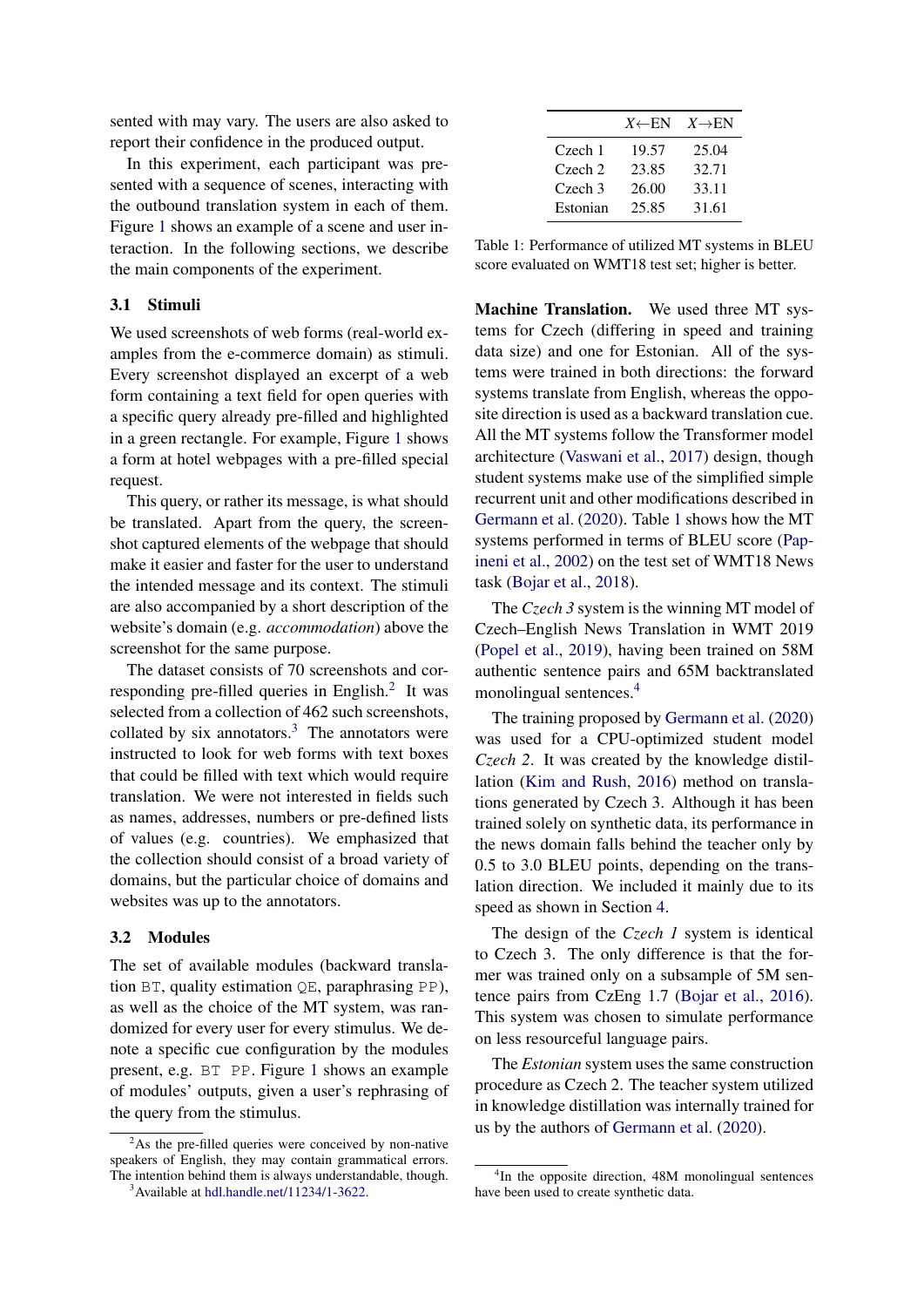<span id="page-3-2"></span>

|                  |                     | $EN \rightarrow CS$ |         |  |
|------------------|---------------------|---------------------|---------|--|
|                  | $EN \rightarrow ET$ | Czech 1             | Czech 3 |  |
| Accuracy         | 0.74                | 0.70                | 0.77    |  |
| $F1_{BAD}$       | 0.37                | 0.32                | 0.14    |  |
| $F1_{\text{OK}}$ | 0.83                | 0.81                | 0.87    |  |
| <b>MCC</b>       | 0.28                | 0.23                | 0.12    |  |

Table 2: Performance of the word-level QE system on the outputs of our MT systems.

Quality Estimation. QE is the task of predicting the quality of an MT output without relying on reference translation, as opposed to traditional evaluation based on automatic metrics (BLEU, TER, etc.). We have used QE to predict potential translation errors at the word-level which in turn, combined with a source-target token-level alignment algorithm,<sup>[5](#page-3-0)</sup> enables us to identify the source words that have led to those translation errors. QE suggestions are presented by red word highlighting (see Figure [1\)](#page-1-2).

We note that word-level error annotation is a hard and costly task. Thus, available data for building systems to predict word-level errors is scarce. To circumvent this issue we relied on a feature-based approach which exploited information from the neural MT system (i.e. a glass-box approach to QE) and did not require large amounts of data for training. Glass-box features have been successfully used for QE of statistical MT [\(Blatz](#page-9-7) [et al.,](#page-9-7) [2004;](#page-9-7) [Specia et al.,](#page-10-10) [2013\)](#page-10-10) and have been recently shown to be effective for sentence-level QE of neural MT systems [\(Fomicheva et al.,](#page-9-8) [2020\)](#page-9-8). To accommodate for the different types of MT models used in this work, including a student model *Czech 2*, we did not use the full set of features from [Fomicheva et al.](#page-9-8) [\(2020\)](#page-9-8) but instead relied on simple subset of log-probability based features:

- Log-probability of the word
- Log-prob. of the previous word
- Log-prob. of the next word
- Average log-prob. of the translated sentence
- Number of characters in the word

We build a binary gradient boosting classifier to predict word-level quality. To train the classifier we collected a small curated dataset with translation error annotation. Although the annotation is binary<sup>[6](#page-3-1)</sup> (OK/BAD class), the dataset is heavily imbalanced. To alleviate this issue, we over-sampled the minority class (BAD).

We randomly split the data for each MT system into train (80%) and test (20%). In addition to accuracy, we report F1 for each class and Matthews correlation coefficient (MCC) as proposed by [Fon](#page-9-11)[seca et al.](#page-9-11) [\(2019\)](#page-9-11) for imbalanced data. Table [2](#page-3-2) shows these results for Estonian and Czech.

We observed that F1 for the BAD class is much lower than F1 for OK. This indicates the difficulty of our QE models in correctly predicting the minority class. The reasons for that are as follows. First, log-probabilities might not contain enough information to predict major or critical issues. In particular, critical issues concern the mistranslation of specific elements in the text (e.g. numbers or named entities), which is beyond the scope of the glass-box features used in our experiments. We plan to investigate other light-weight features that could better capture this information. Secondly, on average, MT quality is quite high (even for weaker models) and therefore, the vast majority of the words belong to the positive class.

Paraphraser. This module was expected to provide users with a potential rephrasing of their inputs from which they may draw inspiration for alternative translations. The paraphraser is based on pivoting, i.e. a round-trip translation via a pivot language. [Federmann et al.](#page-9-12) [\(2019\)](#page-9-12) showed that pivoting is an effective way of generating diverse paraphrases, especially if done via linguistically unrelated languages. A larger set of pivot languages should further increase the diversity of paraphrases.

Our paraphrasing system performed two-step English-to-English translation through 41 pivot languages. It is based on T2T-multi-big model from Macháček et al. [\(2020\)](#page-9-13), a multi-lingual Transformer-big [\(Vaswani et al.,](#page-10-7) [2017\)](#page-10-7) model with a shared encoder and decoder. It has been trained on 231M sentence pairs sampled from the OPUS collection [\(Tiedemann,](#page-10-11) [2012\)](#page-10-11). Given a sentence, the model yielded 41 variants. In order not to overwhelm users, the paraphrases are then grouped so that two paraphrases with the same bag of words

<span id="page-3-0"></span><sup>&</sup>lt;sup>5</sup>It was provided by FastAlign [\(Dyer et al.,](#page-9-9) [2013\)](#page-9-9) models trained on bitext from CzEng 2.0 [\(Kocmi et al.,](#page-9-10) [2020\)](#page-9-10) and OPUS collection [\(Tiedemann,](#page-10-11) [2012\)](#page-10-11) for English-Czech and English-Estonian, respectively. Measured on 10 queries sampled from the dataset of stimuli and their translations produced by the Czech 3 and Estonian systems, the F1 score of English tokens alignment exceeds 80% in both cases.

<span id="page-3-1"></span><sup>6</sup> In addition, each translated word labeled as BAD was manually annotated with a subcategory: minor, major or critical. However, due to the heavy imbalance of the data, we did not use this fine-grained annotation to train the QE system.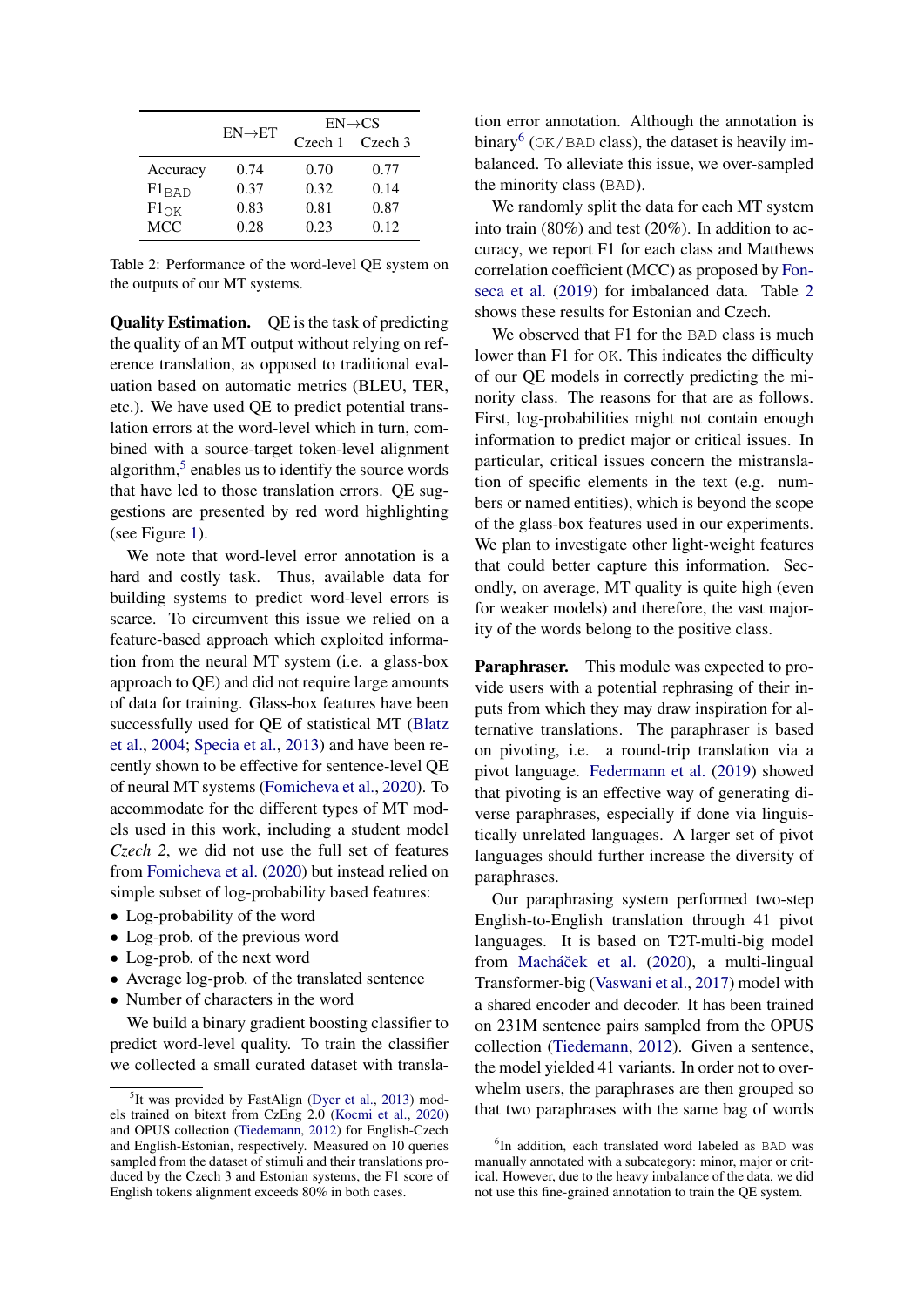<span id="page-4-2"></span>

|            | Source Ref+ Ref- |       |       |
|------------|------------------|-------|-------|
| Paraphrase | 35.46            | 13.59 | 7.42  |
| Source     |                  | 29.04 | 15.71 |

Table 3: Performance of the paraphraser in BLEU averaged across all languages. The produced paraphrase is compared either with the source sentence, or with the reference, which can be a real paraphrase  $(+)$ , or a similar sentence with a different meaning  $(-)$ . For illustration, a comparison of the source sentence with the two types of reference is added.

excluding stop words end up in the same group. In the end, users are presented with a list of one random representative from each group, sorted by the group size in descending order. The paraphrases suggested by multiple languages should thus appear at the top. To achieve reasonable response time (ca. 3s), the service has been run on a GPU.

Table [3](#page-4-2) shows the performance of the paraphraser in terms of BLEU score, evaluated on a subset of the Quora Question Pairs dataset.<sup>[7](#page-4-3)</sup> The subset consists of 4000 question pairs, with 2000 pairs containing real paraphrases, and 2000 containing similar sentences with a different meaning. The two cases are respectively denoted by  $+$  and −. The produced outputs seem to be more similar to real paraphrases than to fake ones, which corresponds to what we observed for source sentences with twice as high BLEU scores.

#### 3.3 Self-reported confidence

Users were asked to submit their rephrased English query and its translation by reporting their confidence in the produced translation. They specified how much they trusted the translation on a standard Likert scale from 1 (least) to 5 (most).

### <span id="page-4-0"></span>4 Data Collected in the Experiment

During a single scene, the participant saw a stimulus, worked on it and then finished it either by rating their confidence or by describing the reason for skipping. The participant was continuously presented with the translation output and the cues. We logged all incoming data as well as requests to the modules and their responses together with timestamps.

In total, 52 English speaking participants joined our experiment, out of whom 49 were native

<span id="page-4-4"></span>

| Config.      | # Scenes | Time [s] | Actions | Pace [s] |
|--------------|----------|----------|---------|----------|
| Czech 1      | 610      | 59       | 1.85    | 44       |
| Czech 2      | 643      | 42       | 3.66    | 17       |
| Czech 3      | 601      | 52       | 1.66    | 41       |
| Estonian     | 632      | 46       | 3.06    | 22       |
| BT QE PP     | 307      | 49       | 2.77    | 27       |
| <b>BT OE</b> | 331      | 47       | 2.70    | 25       |
| BT PP        | 304      | 51       | 2.42    | 31       |
| OE PP        | 298      | 55       | 3.11    | 27       |
| <b>BT</b>    | 311      | 50       | 2.31    | 31       |
| OЕ           | 304      | 46       | 2.84    | 25       |
| PP           | 302      | 49       | 2.68    | 28       |
|              | 285      | 46       | 2.08    | 34       |
| Total        | 2486     | 49       | 2.62    | 28       |

Table 4: Summary of collected scenes, median time, mean number of actions, and median pace (time per one action) aggregated over all scenes across different configurations. Time and pace are in seconds; actions are computed from translation requests made. For the two variables involving time, median was used instead of mean in order to avoid the effect of outlier scenes where the user was inactive for a longer time period.

speakers of English. There were 70 scenes, each with a unique stimulus, prepared for every participant. After filtering out the scenes which we found invalid as they contained either no input from the users or were not finished, the total number of scenes to be analyzed was 2486. The participants thus succeeded in completing 48 scenes on average. As shown in Table [4,](#page-4-4) the distribution of completed scenes over different configurations appears to be balanced.

Since one of the goals of Ptakopet is to facilitate work with MT, we also focused on the time participants had to spent in the interface together with the number of their actions<sup>[8](#page-4-5)</sup> needed to finish stimuli. They are summarized in Table [4.](#page-4-4) It is clear that the short response times of student models (Czech MT 2 and Estonian) encourage the users to perform more actions, while still spending less time on one scene on average.

# <span id="page-4-1"></span>5 Evaluation and Results

Having recorded the essential interactions of participants with Ptakopět, we further analyzed the collected data, especially user inputs and their translations.

Viable inputs. Unless a participant skipped a scene, it was concluded by confirming the *final input* and its translation. We were also interested in examining intermediate complete sentences which

<span id="page-4-3"></span><sup>7</sup> [quoradata.quora.com/First-Quora-Dataset-Release-](https://www.quora.com/q/quoradata/First-Quora-Dataset-Release-Question-Pairs)[Question-Pairs](https://www.quora.com/q/quoradata/First-Quora-Dataset-Release-Question-Pairs)

<span id="page-4-5"></span><sup>&</sup>lt;sup>8</sup>We measure actions by the number of forward translation requests because they are present in every configuration.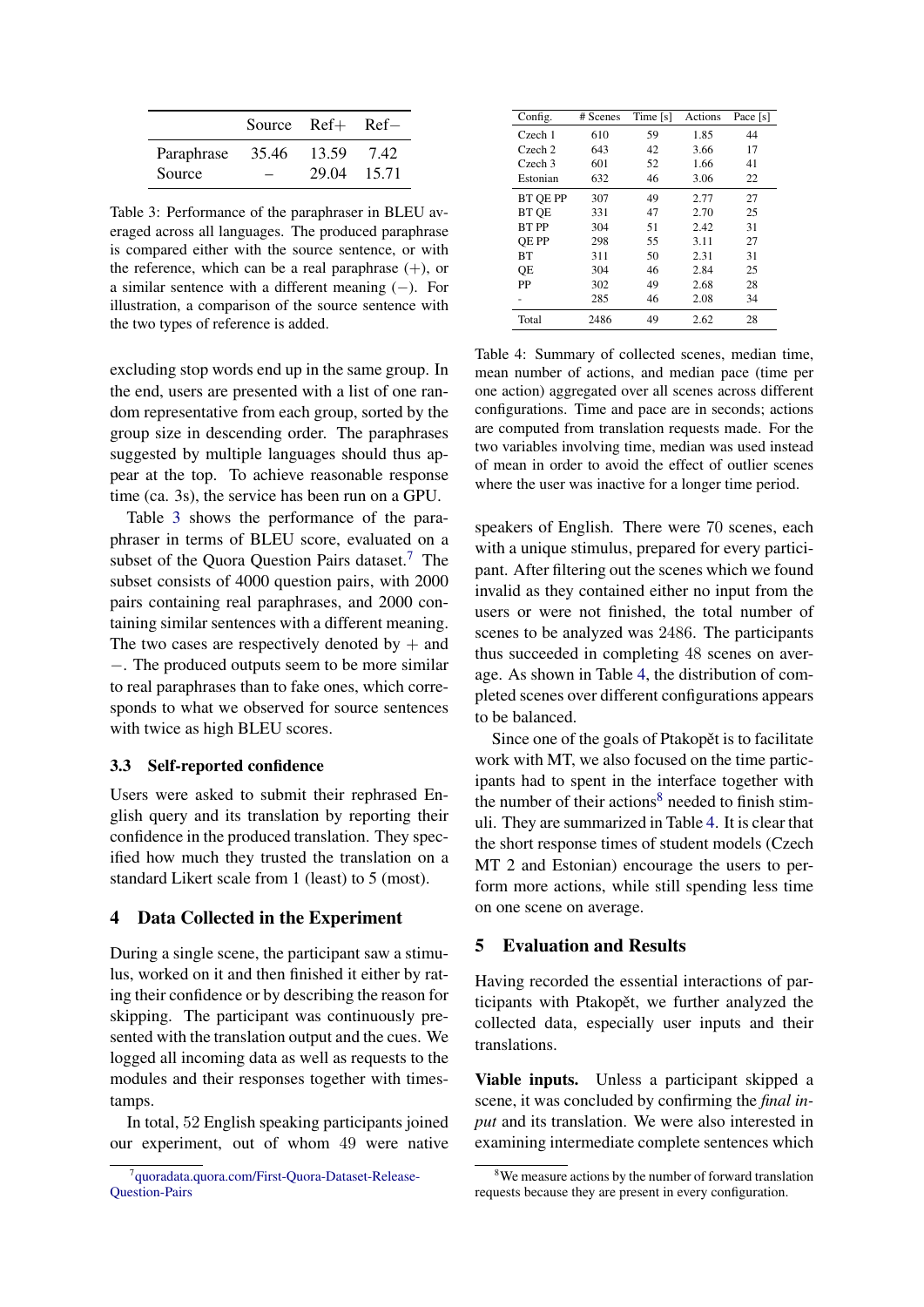<span id="page-5-1"></span>

| Config             | SRC<br><b>STI</b> | TGT<br><b>SRC</b> | TGT<br><b>STI</b> | Fluency Overall |      | Conf.             |
|--------------------|-------------------|-------------------|-------------------|-----------------|------|-------------------|
| Czech 1            | 4.46              | 4.38              | 4.02              | 4.22            | 4.10 | 3.40              |
| Czech 2            | 4.47              | 4.48              | 4.14              | 4.23            | 4.19 | 3.73              |
| Czech <sub>3</sub> | 4.47              | 4.63              | 4.26              | 4.45            | 4.33 | 3.70              |
| Estonian           | 4.58              | 4.31              | 4.05              | 4.28            | 4.14 | 3.51              |
| <b>BT OE PP</b>    | 4.48              | 4.46              | 4.11              | 4.31            | 4.19 | $3.81^{\dagger}$  |
| <b>BT OE</b>       | 4.49              | $4.51*$           | 4.18              | 4.33            | 4.26 | $3.71^{\dagger}$  |
| BT PP              | 4.52              | 4.45              | 4.16              | 4.29            | 4.22 | 4.07 <sup>†</sup> |
| <b>OE PP</b>       | $4.43*$           | 4.42              | 4.03              | 4.29            | 4.12 | $3.41^{\dagger}$  |
| BТ                 | 4.54              | 4.50              | 4.20              | 4.30            | 4.24 | $4.15^{\dagger}$  |
| QE                 | 4.46              | 4.39              | 4.05              | 4.26            | 4.13 | 2.84              |
| <b>PP</b>          | 4.50              | 4.43              | 4.09              | 4.28            | 4.17 | $3.61^{\dagger}$  |
|                    | 4.50              | 4.43              | 4.09              | 4.28            | 4.17 | 3.61              |
| Total              | 4.49              | 4.45              | 4.12              | 4.29            | 4.19 | 3.59              |

Table 5: Average quality of final inputs and their translations, and average self-reported confidence of participants across various configurations. We mark configurations of cue combinations if they are significantly different from the configuration with no cues according to Mann-Whitney U test ( $p < 0.05^*$ ,  $0.001^{\dagger}$ ).

users considered and later abandoned. We call these *viable intermediate inputs*. The collection of such inputs was possible because the Ptakopet tool continually records user's interaction. We set the minimum time without any edit for an input to be sent to the forward translation module to 1000 ms. Despite this relatively long period, still many incomplete or erroneous inputs were recorded, perhaps while the user was deliberating. We thus used a simple heuristic to extract the viable ones.

For an input to be considered viable, it had to end with a full stop, an exclamation mark, or the same token as the final input ended. Furthermore, its length had to be within a 25% margin around the length of the final input without whitespaces.<sup>[9](#page-5-0)</sup>

Whereas each confirmed scene by design resulted in 1 final input and its translation, the number of intermediate viable inputs (non-final) was 0.62. Their average length was 98.43% of the final input.

Evaluation of translation quality. The extracted viable inputs and their translations were rated for quality and adequacy by 12 Czech and 3 Estonian native speakers. For each viable input, the annotators were shown the source, its translation and the corresponding stimulus. They were asked to rate on the scale from 1 (least) to 5 (most)

<span id="page-5-2"></span>

Figure 2: Effect of different MT systems and the presence and absence of every module on self-reported user confidence and translation quality.

the following statements:

- *SRC-STI:* The meaning of user input corresponds to what is entered in the form shown in the image.
- *TGT-SRC:* The meaning of the translation corresponds to the user input.
- *TGT-STI:* The meaning of the translation corresponds to what is entered in the form shown in the image.
- *Fluency:* The translation is fluent (including typography, punctuation, etc.)
- *Overall:* The overall translation quality including both adequacy with respect to the stimulus and fluency is high.

On average, we collected 7.15 assessments per viable input. The inter-rater agreement measured by Kripendorff's alpha was 0.47 and 0.48 for Czech and Estonian, respectively.

Data Normalization. Because of data imbalance in favor of high confidence, we normalized the self-reported user confidences using the following formula:  $x' = \frac{x - min}{max - min} \times 4 + 1$ . The min and max values were taken individually for every participant. This only affected those who never used 1 or 2 in their self-reported confidences. We did not apply this normalization to the quality annotations, because the annotators used the whole scale in almost all cases. The overall average of all confidence judgments decreased from 3.72 to 3.59 by this normalization.

This only helped with the imbalance a little.

<span id="page-5-0"></span> $9$ This rule discredits inputs meant to be viable, where the very last token was later edited, though. Manual examination of the data verified the efficacy of the heuristic.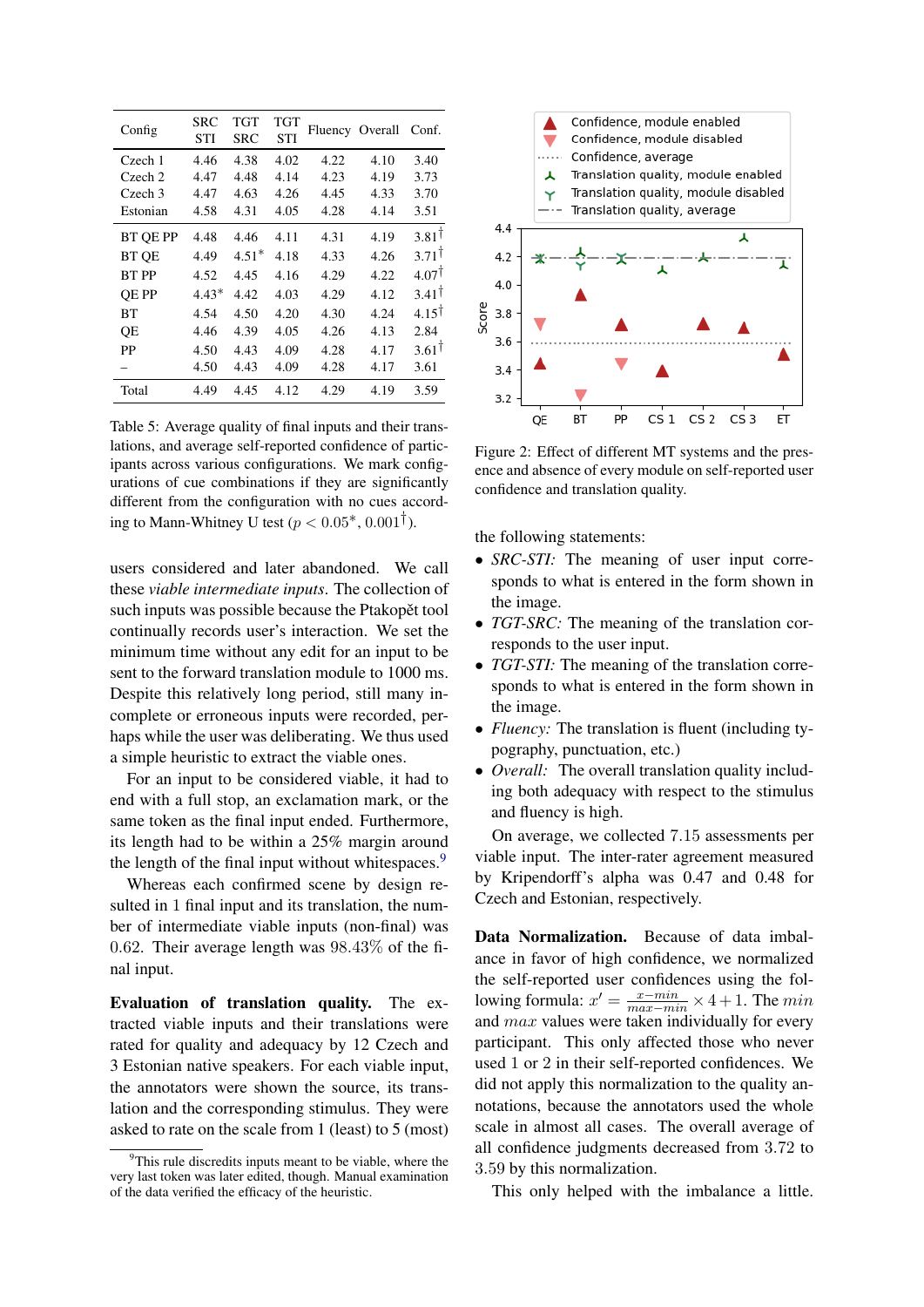<span id="page-6-0"></span>

Figure 3: Distribution (percentage and absolute count) of quality annotation (rounded overall) and selfreported user confidence.

To avoid strong assumptions about the underlying process, we did not normalize the data to have zero mean and standard deviation of 1 for every feature dimension. This would also have made any interpretation less intuitive.

Results on final inputs. Table [5](#page-5-1) shows the average evaluation scores of final confirmed inputs, accompanied by average self-confidence scores across various configurations. For clarity, we illustrate the same results in Figure [2.](#page-5-2) Comparing the Czech MT systems, their ranking with respect to the Overall score corresponds to the results of the automatic evaluation in the news domain shown in Table [1.](#page-2-2)

Interestingly enough, Czech 2 received an average confidence score comparable to its teacher model Czech 3 (see in Figure [2\)](#page-5-2). The results of comparison across different combinations of cues suggest that configurations with backtranslation feedback enabled achieved better performance in terms of the overall quality. In such cases, the users also felt more confident. Unlike for overall quality, the effect of an available backward translation cue on user confidence was statistically significant by Mann-Whitney U test for 0.6 point difference ( $U = 24243.5, p < 0.0001$ ).

Conversely, quality estimation cues appear not to be useful, which the users also noted. Unfortunately, the presence of paraphrases increased user confidence, but decreased the objective translation quality. These results are in contrast with the work of [Zouhar and Novák](#page-10-1) [\(2020\)](#page-10-1). We attribute this difference to an insufficient number of samples and also a more homogeneous composition of partic-

<span id="page-6-1"></span>

|                | TGT<br><b>SRC</b> | <b>TGT</b><br><b>STI</b> | Fluency Overall Conf. |      |      |
|----------------|-------------------|--------------------------|-----------------------|------|------|
| <b>SRC-STI</b> | 0.07              | 0.64                     | 0.23                  | 0.50 | 0.08 |
| <b>TGT-SRC</b> |                   | 0.69                     | 0.68                  | 0.71 | 0.14 |
| <b>TGT-STI</b> |                   |                          | 0.67                  | 0.88 | 0.15 |
| Fluency        |                   |                          |                       | 0.84 | 0.13 |
| Overall        |                   |                          |                       |      | 0.14 |

Table 6: Correlation between all quality annotations variables and self-reported user confidence.

ipants (all foreign PhD students studying in the Czech Republic) in their work.

Note that users who had knowledge of some other Slavic language (Polish or Russian) on average expressed higher confidence (3.95) and also produced translations of higher quality (4.44). The effects of different modules on their work were closer to the effects described in [Zouhar and](#page-10-1) [Novák](#page-10-1) [\(2020\)](#page-10-1).

As seen in Figure [3,](#page-6-0) a significant proportion of the scenes  $(-41\%)$  received 4 or 5 on both selfreported confidence and overall translation quality. Although these high scores are positive in terms of industry progress, it makes the quality-confidence dependency harder to analyze.

Table [6](#page-6-1) shows expected rating behavior in terms of correlations. We can see that Fluency is mostly correlated with TGT-SRC and TGT-STI adequacies and less with SRC-STI adequacy, which should affect the translation fluency only slightly.<sup>[10](#page-6-2)</sup> We also see that TGT-STI adequacy and Fluency affects the Overall rating the most, which accords with its definition. Self-reported user confidence correlates the least with all the rest, but slightly more with TGT-STI, TGT-SRC and Overall scores, which we consider positive.

MT comparison in detail. Figure [4](#page-7-0) shows the average spent time per stimulus as well as the number of forward translation requests and input length in characters with respect to the confidence and overall translation quality for submitted translations. The figure is split into three graphs, each corresponding to one of the Czech MT systems.

Input text length does not appear to affect the overall translation quality significantly, while it seems to affect users' self-reported confidence.

The curves for time spent, although different in

<span id="page-6-2"></span><sup>&</sup>lt;sup>10</sup>In a scenario where the SRC-STI adequacy is lowered by typos in Source, which then also negatively affects the translation process and also the Fluency.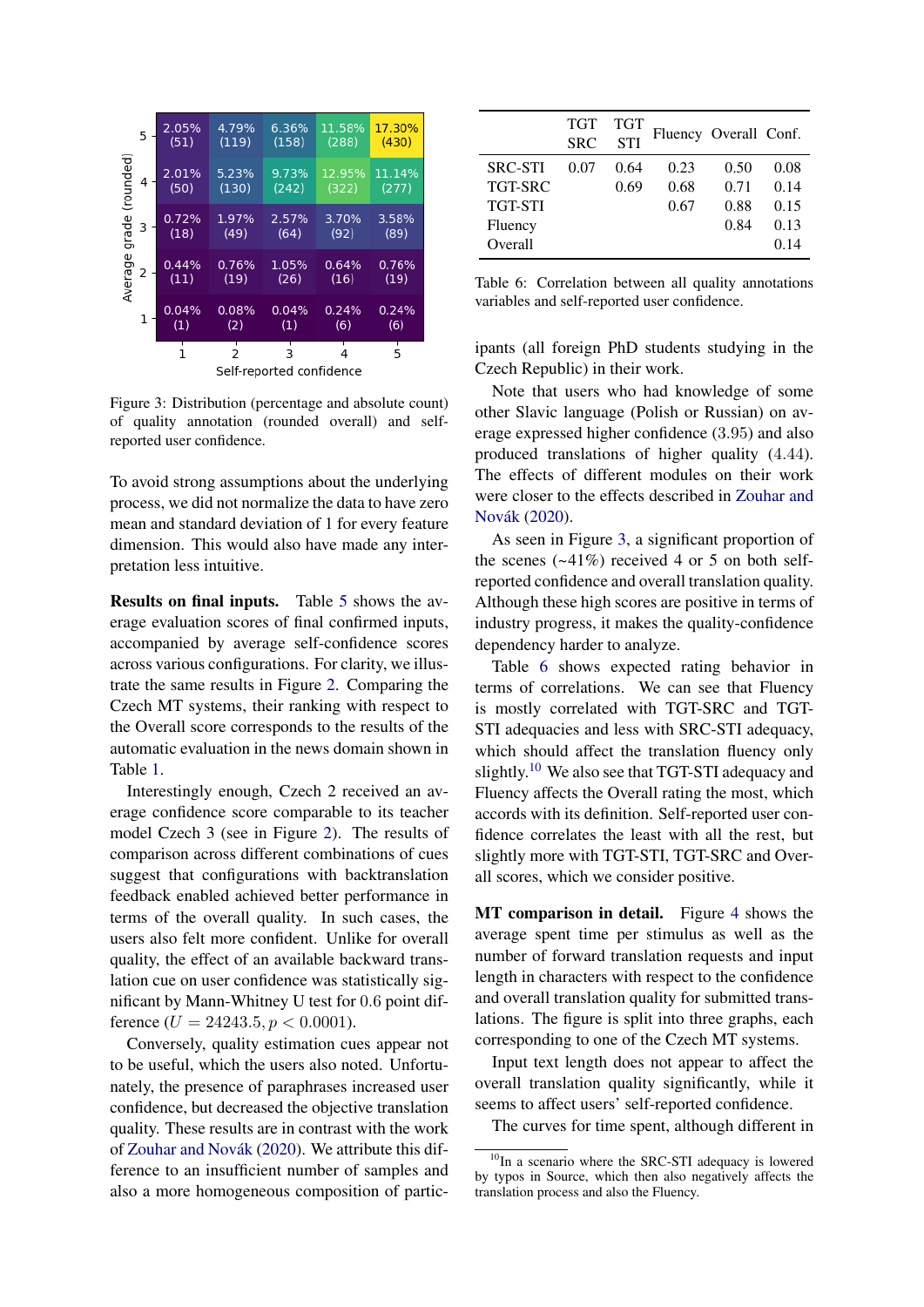<span id="page-7-0"></span>

Self-reported user confidence, Overall translation quality

Figure 4: Relationship between the scores (self-reported user confidence in darker colors and overall translation quality in lighter colors) and average scene time, forward translation request count and input length in characters (y-axes). Best viewed in color.

absolute values, peak in the middle (rating 3) and have the lowest values for scores of 1 and 5. This may happen because the stimulus was either easy to complete, or the users did not work on this stimulus diligently. It is supported by the fact that they did not report low confidences in these instances. A similar trend, although less pronounced, can be seen with the number of requests.

We can also notice that the Czech 2 system has the lowest times despite also having a vastly higher number of executed requests. The request delay was the same for all MT systems, so in this case, the users recognized that they did not have to wait so long for getting a translation back and hence sent more requests. This is one of the possible explanations for why in Figure [2](#page-5-2) the average selfreported confidence for this system is on par with its teacher model, Czech 3, despite being less performant objectively.

The degree of interactivity appears to be the main factor affecting these MT systems profiles. The figures of Czech 1 and Czech 3 look very similar even though they vary greatly in performance and only have their speeds in common (slower than Czech 2).

Intermediate vs. final. Having also intermediate viable inputs at our disposal, we explored how quality changes in the transition from intermediate to final inputs. We excluded those scenes that contain no viable intermediate input, which accounts for almost 69%.

Although our heuristics can filter out most of the intermediate inputs which are not viable, some

<span id="page-7-1"></span>

| Config       | <b>SRC</b><br><b>STI</b> | <b>TGT</b><br><b>SRC</b> | <b>TGT</b><br><b>STI</b> | Fluency Overall |          |
|--------------|--------------------------|--------------------------|--------------------------|-----------------|----------|
| BT QE PP     | $-0.19^{\dagger}$        | $+0.10$                  | $+0.04$                  | $+0.05$         | $+0.08$  |
| <b>BT QE</b> | $-0.14^{\dagger}$        | $+0.16^{\circ}$          | $+0.03$                  | $+0.04$         | $+0.03$  |
| <b>BT PP</b> | $-0.12$                  | $+0.14$                  | $+0.16$                  | $+0.12$         | $+0.17$  |
| <b>QE PP</b> | $-0.20^{\dagger}$        | $+0.03$                  | $-0.13*$                 | $+0.02$         | $-0.07*$ |
| <b>BT</b>    | $-0.24^{\dagger}$        | $+0.33^{\dagger}$        | $+0.10$                  | $+0.10$         | $+0.11$  |
| QE           | $-0.11*$                 | $-0.01$                  | $-0.10$                  | $-0.05$         | $-0.04$  |
| PP           | $-0.11^{\circ}$          | $+0.09$                  | $-0.05$                  | $-0.00$         | $-0.04$  |
|              | $-0.02$                  | $+0.16$                  | $+0.16$                  | $+0.04$         | $+0.06$  |
| Total        | $-0.15^{\dagger}$        | $+0.11$                  | $+0.01$                  | $+0.04$         | $+0.03$  |

Table 7: Average difference of quality between intermediate viable and final inputs and their translations for all combinations of available cue modules. Statistical significance was calculated by Wilcoxon signed-rank test ( $p < 0.05^*$ ,  $0.01^\circ$ ,  $0.001^\dagger$ )

of those remaining can be still considered defective. They may contain a typo, artifacts of unfinished rephrasing or may miss important information. These non-viable inputs must be excluded from the comparison, as the user would unlikely submit them or they could be easily fixed by a spell-checker. We manually examined all intermediate viables and excluded the defective ones from the following statistics.

Table [7](#page-7-1) shows the average difference in the quality of intermediate and corresponding final inputs and their translations. The greatest improvement in the Overall score is again achieved by configurations utilizing backtranslation feedback, although the difference is not statistically significant. What is significant, though, are some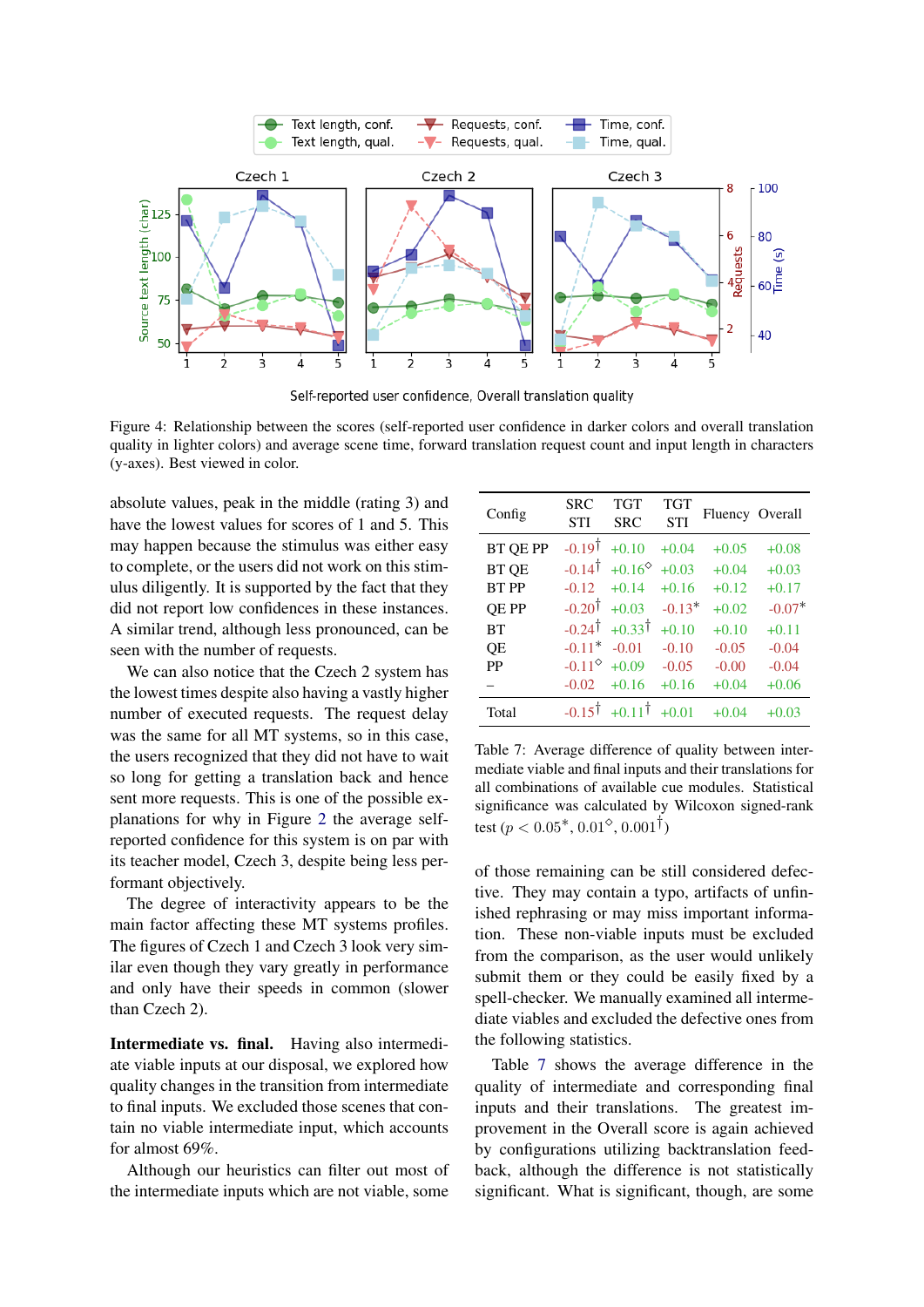<span id="page-8-1"></span>

| Inter | I teach my son <b>English</b> with the 'Learning Time with Timmy' series on Youtube.<br>Učím svého syna <b>Angličana</b> <i>/Englishman</i> / se seriálem "Learning Time with Timmy" na Youtube. |
|-------|--------------------------------------------------------------------------------------------------------------------------------------------------------------------------------------------------|
| Final | I teach my son English language with the series 'Learning Time with Timmy' series on Youtube.<br>Učím svého syna anglický jazyk se seriálem "Learning Time with Timmy" na Youtube.               |
| Inter | Why was I not able to make a payment by mobile?                                                                                                                                                  |
|       | Proč jsem nemohl zaplatit za /for/ mobil?                                                                                                                                                        |
| Final | Why was I not able to make a payment from my mobile?                                                                                                                                             |
|       | Proč jsem nemohl zaplatit z mobilu?                                                                                                                                                              |
| Inter | What documents do I need to have if my ID has expired?                                                                                                                                           |
|       | Jaké doklady potřebuji, když mi vypršel průkaz totožnosti?                                                                                                                                       |
| Final | What documents do I need to have if my ID is out of date?                                                                                                                                        |
|       | Jaké dokumenty potřebuji, když je můj průkaz zastaral /got obsolete/?                                                                                                                            |
|       |                                                                                                                                                                                                  |

Table 8: Examples of user interaction with the Ptakopět system. In the top two, the rephrasing of the intermediate input resulted in an improved final translation, in the bottom one the final translation worsened.

TGT-SRC scores including the BT configuration. It shows that the translation of the final input is on average more adequate to the source than the translation of the intermediate inputs. Nevertheless, the effect on the TGT-STI adequacy is marginal due to negative differences in the SRC-STI adequacy score. These can be justified by the fact that any modification of the original query in the stimulus might have been considered as a shift in meaning by the annotators, although in reality the original intention could be still understandable.

In Table [8,](#page-8-1) we show three examples of the intermediate and the final inputs with their translations to Czech. In the top two, the rephrasing helped to improve the translation quality: (1) by adding a word "language" to prevent translating "English" as a Czech word for "Englishmen", or (2) by substituting a preposition. Conversely, the replacement of the verb "has expired" by a phrase "out of date" led to a drop in translation quality. This is due to a grammatical error and use of the Czech expression meaning "got obsolete", which indeed sounds old-fashioned in this context.

## <span id="page-8-0"></span>6 Conclusion

In this paper, we demonstrated through an experiment the effect of three translation cues on user confidence and translation quality.

The backward translation cue proves to be a powerful means to enhance user confidence in MT. At the same time, it neither increase nor decrease significantly the translation quality. The fact that backtranslation feedback has a marginal effect to objective quality but greatly increases user confidence is surprising because it is the most intuitive low-effort approach to outbound translation scenarios which can be done even with publicly available MT systems.

The paraphraser seems to increase user confi-

dence less (compared to not being present), with no or slightly negative impact on the translation quality. Without a better method to generate diverse and still adequate paraphrases, employing this cue is questionable. The effect of word-level quality estimation appears to be even more questionable. We attribute it mainly to the underlying word-level models, which may not be mature enough for user-facing applications.

Despite the loss in objective translation quality, the CPU-optimized student MT model either managed to maintain its teacher's high trustworthiness or compensated for it by its speed.

Future work. Scores in both user confidence and overall translation quality annotation cluster together. Having the distribution less concentrated by changing the underlying task with stimuli or by working with more low resource languages could reveal stronger dependencies between individual variables.

We limited ourselves to only three baseline solutions to help in outbound translation. In the future work, inspiration could be drawn from the approaches of interactive machine translation systems and these could be adapted for the purposes of outbound translation.

## Acknowledgments

Sincere thanks to Chris Burns and the three anonymous reviewers for their thorough review and helpful comments.

This project has received funding from the grants H2020-ICT-2018-2-825303 (Bergamot) of the European Union and 19-26934X (NEUREM3) of the Czech Science Foundation. The work has also been supported by the Ministry of Education, Youth and Sports of the Czech Republic, Project No. LM2018101 LINDAT/CLARIAH-CZ.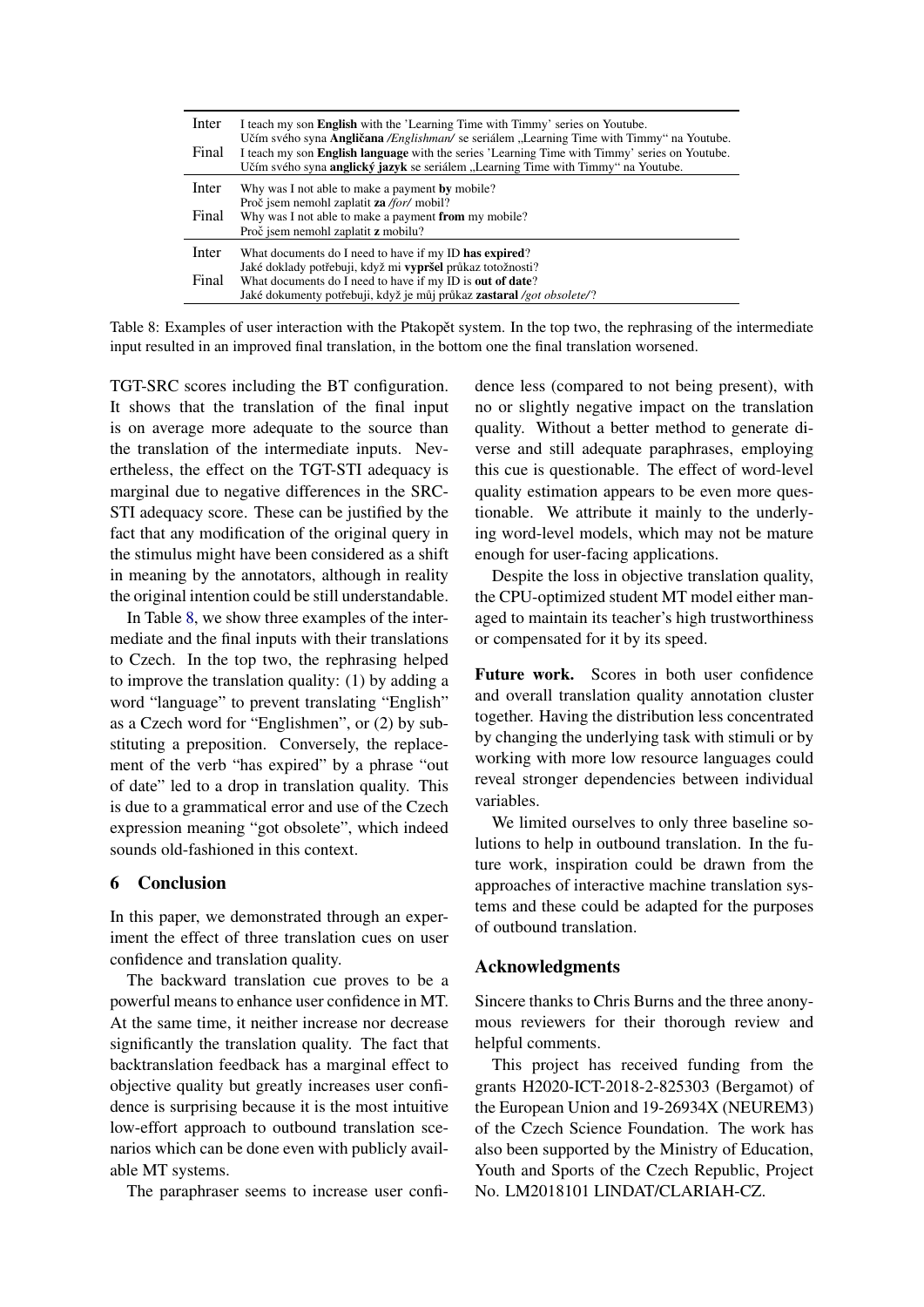## Ethics

All participants were recruited online and had to complete an informed consent form using a secure Qualtrics survey before they could progress to taking part in the experiment. Data was anonymized, recorded and stored in accordance with ACM protocol. Ethical clearance was confirmed by the School of Informatics Ethics Committee at the University of Edinburgh (Reference RT 4058). Participants were offered a £20 Amazon voucher as compensation for their time upon completion of the experiment.

## References

- <span id="page-9-2"></span>Vicent Alabau, Michael Carl, Francisco Casacuberta, Mercedes García Martínez, Jesús González-Rubio, Bartolomé Mesa-Lao, Daniel Ortiz-Martínez, Moritz Schaeffer, and Germán Sanchis-Trilles. 2016. *[Learning Advanced Post-editing](https://doi.org/10.1007/978-3-319-20358-4_5)*, New Frontiers in Translation Studies, pages 95–110. Springer, Cham, Switzerland.
- <span id="page-9-7"></span>John Blatz, Erin Fitzgerald, George Foster, Simona Gandrabur, Cyril Goutte, Alex Kulesza, Alberto Sanchis, and Nicola Ueffing. 2004. [Confidence Esti](https://www.aclweb.org/anthology/C04-1046)[mation for Machine Translation.](https://www.aclweb.org/anthology/C04-1046) In *COLING 2004: Proceedings of the 20th International Conference on Computational Linguistics*, pages 315–321, Geneva, Switzerland. COLING.
- <span id="page-9-6"></span>Ondřej Bojar, Ondřej Dušek, Tom Kocmi, Jindřich Libovický, Michal Novák, Martin Popel, Roman Sudarikov, and Dušan Variš. 2016. [CzEng 1.6: En](https://doi.org/10.1007/978-3-319-45510-5_27)[larged Czech-English Parallel Corpus with Process](https://doi.org/10.1007/978-3-319-45510-5_27)[ing Tools Dockered.](https://doi.org/10.1007/978-3-319-45510-5_27) In *Text, Speech, and Dialogue: 19th International Conference, TSD 2016*, number 9924 in Lecture Notes in Computer Science, pages 231–238, Cham, Switzerland. Springer International Publishing.
- <span id="page-9-4"></span>Ondřej Bojar, Christian Federmann, Mark Fishel, Yvette Graham, Barry Haddow, Philipp Koehn, and Christof Monz. 2018. [Findings of the 2018 Con](https://doi.org/10.18653/v1/W18-6401)[ference on Machine Translation \(WMT18\).](https://doi.org/10.18653/v1/W18-6401) In *Proceedings of the Third Conference on Machine Translation: Shared Task Papers*, pages 272–303, Belgium, Brussels. Association for Computational Linguistics.
- <span id="page-9-9"></span>Chris Dyer, Victor Chahuneau, and Noah A. Smith. 2013. [A Simple, Fast, and Effective Reparame](https://www.aclweb.org/anthology/N13-1073)[terization of IBM Model 2.](https://www.aclweb.org/anthology/N13-1073) In *Proceedings of the 2013 Conference of the North American Chapter of the Association for Computational Linguistics: Human Language Technologies*, pages 644–648, Atlanta, Georgia. Association for Computational Linguistics.
- <span id="page-9-12"></span>Christian Federmann, Oussama Elachqar, and Chris Quirk. 2019. [Multilingual Whispers: Generating](https://doi.org/10.18653/v1/D19-5503)

[Paraphrases with Translation.](https://doi.org/10.18653/v1/D19-5503) In *Proceedings of the 5th Workshop on Noisy User-generated Text (W-NUT 2019)*, pages 17–26, Hong Kong, China. Association for Computational Linguistics.

- <span id="page-9-8"></span>Marina Fomicheva, Shuo Sun, Lisa Yankovskaya, Frédéric Blain, Francisco Guzmán, Mark Fishel, Nikolaos Aletras, Vishrav Chaudhary, and Lucia Specia. 2020. [Unsupervised Quality Estimation for](https://doi.org/10.1162/tacl_a_00330) [Neural Machine Translation.](https://doi.org/10.1162/tacl_a_00330) *Transactions of the Association for Computational Linguistics*, 8:539–555.
- <span id="page-9-11"></span>Erick Fonseca, Lisa Yankovskaya, André F. T. Martins, Mark Fishel, and Christian Federmann. 2019. [Find](https://doi.org/10.18653/v1/W19-5401)[ings of the WMT 2019 Shared Tasks on Quality Es](https://doi.org/10.18653/v1/W19-5401)[timation.](https://doi.org/10.18653/v1/W19-5401) In *Proceedings of the Fourth Conference on Machine Translation (Volume 3: Shared Task Papers, Day 2)*, pages 1–10, Florence, Italy. Association for Computational Linguistics.
- <span id="page-9-3"></span>Ulrich Germann, Roman Grundkiewicz, Martin Popel, Radina Dobreva, Nikolay Bogoychev, and Kenneth Heafield. 2020. [Speed-optimized, Compact Stu](https://www.aclweb.org/anthology/2020.wmt-1.17)[dent Models that Distill Knowledge from a Larger](https://www.aclweb.org/anthology/2020.wmt-1.17) [Teacher Model: the UEDIN-CUNI Submission to](https://www.aclweb.org/anthology/2020.wmt-1.17) [the WMT 2020 News Translation Task.](https://www.aclweb.org/anthology/2020.wmt-1.17) In *Proceedings of the Fifth Conference on Machine Translation*, pages 191–196, Online. Association for Computational Linguistics.
- <span id="page-9-0"></span>Hany Hassan, Anthony Aue, Chang Chen, Vishal Chowdhary, Jonathan Clark, Christian Federmann, Xuedong Huang, Marcin Junczys-Dowmunt, William Lewis, Mu Li, Shujie Liu, Tie-Yan Liu, Renqian Luo, Arul Menezes, Tao Qin, Frank Seide, Xu Tan, Fei Tian, Lijun Wu, Shuangzhi Wu, Yingce Xia, Dongdong Zhang, Zhirui Zhang, and Ming Zhou. 2018. [Achieving Human Parity on Auto](https://arxiv.org/abs/1803.05567)[matic Chinese to English News Translation.](https://arxiv.org/abs/1803.05567) *arXiv preprint arXiv:1803.05567*.
- <span id="page-9-5"></span>Yoon Kim and Alexander M. Rush. 2016. [Sequence-](https://doi.org/10.18653/v1/D16-1139)[Level Knowledge Distillation.](https://doi.org/10.18653/v1/D16-1139) In *Proceedings of the 2016 Conference on Empirical Methods in Natural Language Processing*, pages 1317–1327, Austin, Texas. Association for Computational Linguistics.
- <span id="page-9-10"></span>Tom Kocmi, Martin Popel, and Ondřej Bojar. 2020. [Announcing CzEng 2.0 Parallel Corpus with over 2](https://arxiv.org/abs/2007.03006) [Gigawords.](https://arxiv.org/abs/2007.03006) *arXiv preprint arXiv:2007.03006*.
- <span id="page-9-13"></span>Dominik Macháček, Jonáš Kratochvíl, Sangeet Sagar, Matúš Žilinec, Ondřej Bojar, Thai-Son Nguyen, Felix Schneider, Philip Williams, and Yuekun Yao. 2020. [ELITR non-native speech translation at](https://doi.org/10.18653/v1/2020.iwslt-1.25) [IWSLT 2020.](https://doi.org/10.18653/v1/2020.iwslt-1.25) In *Proceedings of the 17th International Conference on Spoken Language Translation*, pages 200–208, Online. Association for Computational Linguistics.
- <span id="page-9-1"></span>Pascual Martínez-Gómez, Germán Sanchis-Trilles, and Francisco Casacuberta. 2012. [Online adapta](https://doi.org/10.1016/j.patcog.2012.01.011)[tion strategies for statistical machine translation](https://doi.org/10.1016/j.patcog.2012.01.011) [in post-editing scenarios.](https://doi.org/10.1016/j.patcog.2012.01.011) *Pattern Recognition*,